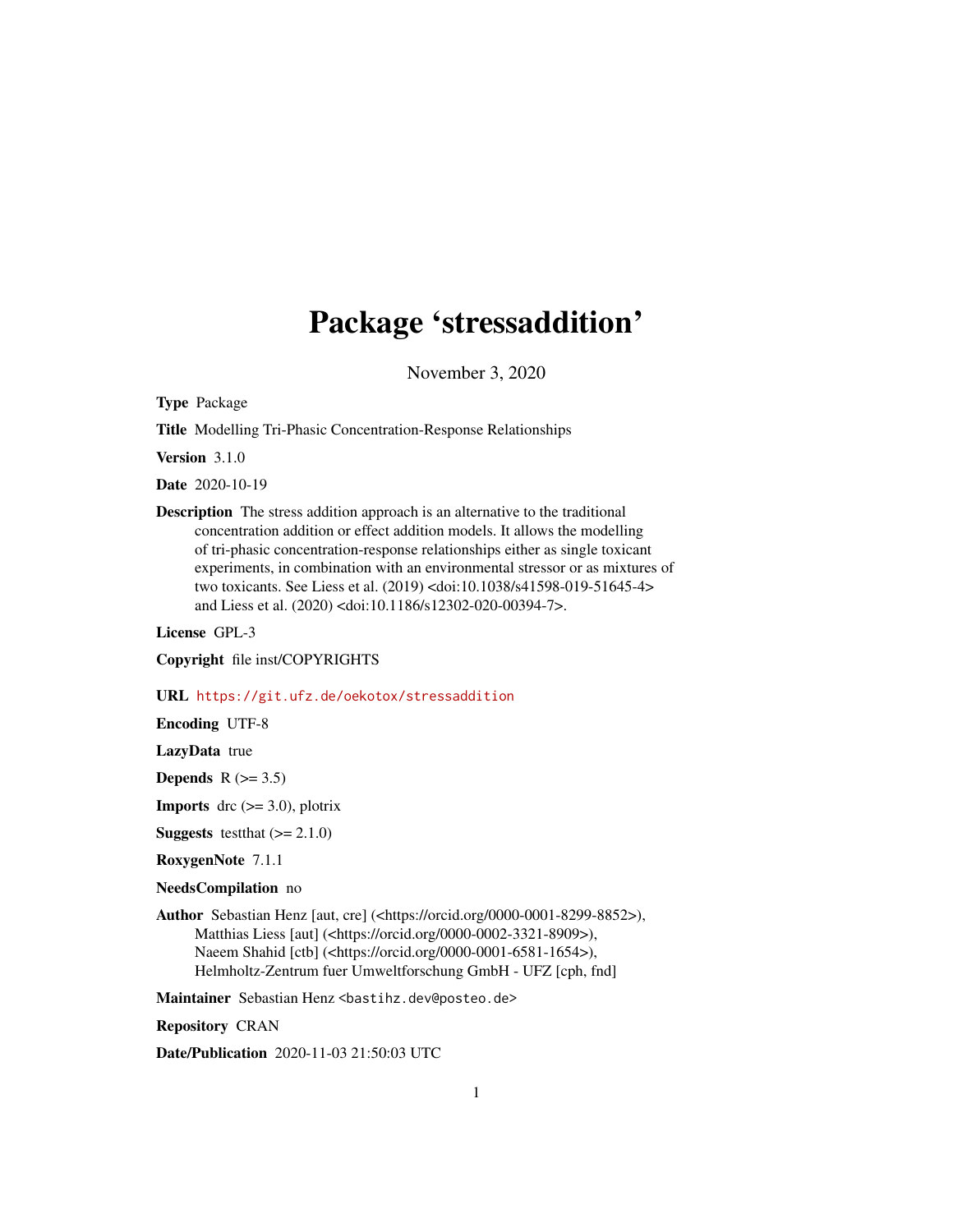### <span id="page-1-0"></span>R topics documented:

| Index |  |  |  |  |
|-------|--|--|--|--|
|       |  |  |  |  |
|       |  |  |  |  |
|       |  |  |  |  |
|       |  |  |  |  |
|       |  |  |  |  |
|       |  |  |  |  |
|       |  |  |  |  |
|       |  |  |  |  |
|       |  |  |  |  |

stressaddition-package

*stressaddition: Modelling Tri-Phasic Concentration-Response Relationships*

#### Description

The stress addition approach is an alternative to the traditional concentration addition or effect addition models. It allows the modelling of tri-phasic concentration-response relationships either as single toxicant experiments, in combination with an environmental stressor or as mixtures of two toxicants. See Liess et al. (2019) <doi:10.1038/s41598-019-51645-4> and Liess et al. (2020) <doi:10.1186/s12302-020-00394-7>.

#### Details

This R package contains the definitions of the [ECx-SyS](#page-2-1) model and the [Multi-TOX](#page-7-1) model. See the publications linked below for more information including equations.

Author contributions: M. Liess conceived the ECx-SyS and Multi-TOX models. S. Henz developed this R package. N. Shahid contributed to the optimization of the Multi-TOX model and provided the [multiple\\_stress](#page-6-1) data set.

#### Author(s)

Maintainer: Sebastian Henz <br/>bastihz.dev@posteo.de> [\(ORCID\)](https://orcid.org/0000-0001-8299-8852)

Authors:

• Matthias Liess [\(ORCID\)](https://orcid.org/0000-0002-3321-8909)

Other contributors:

- Naeem Shahid [\(ORCID\)](https://orcid.org/0000-0001-6581-1654) [contributor]
- Helmholtz-Zentrum fuer Umweltforschung GmbH UFZ [copyright holder, funder]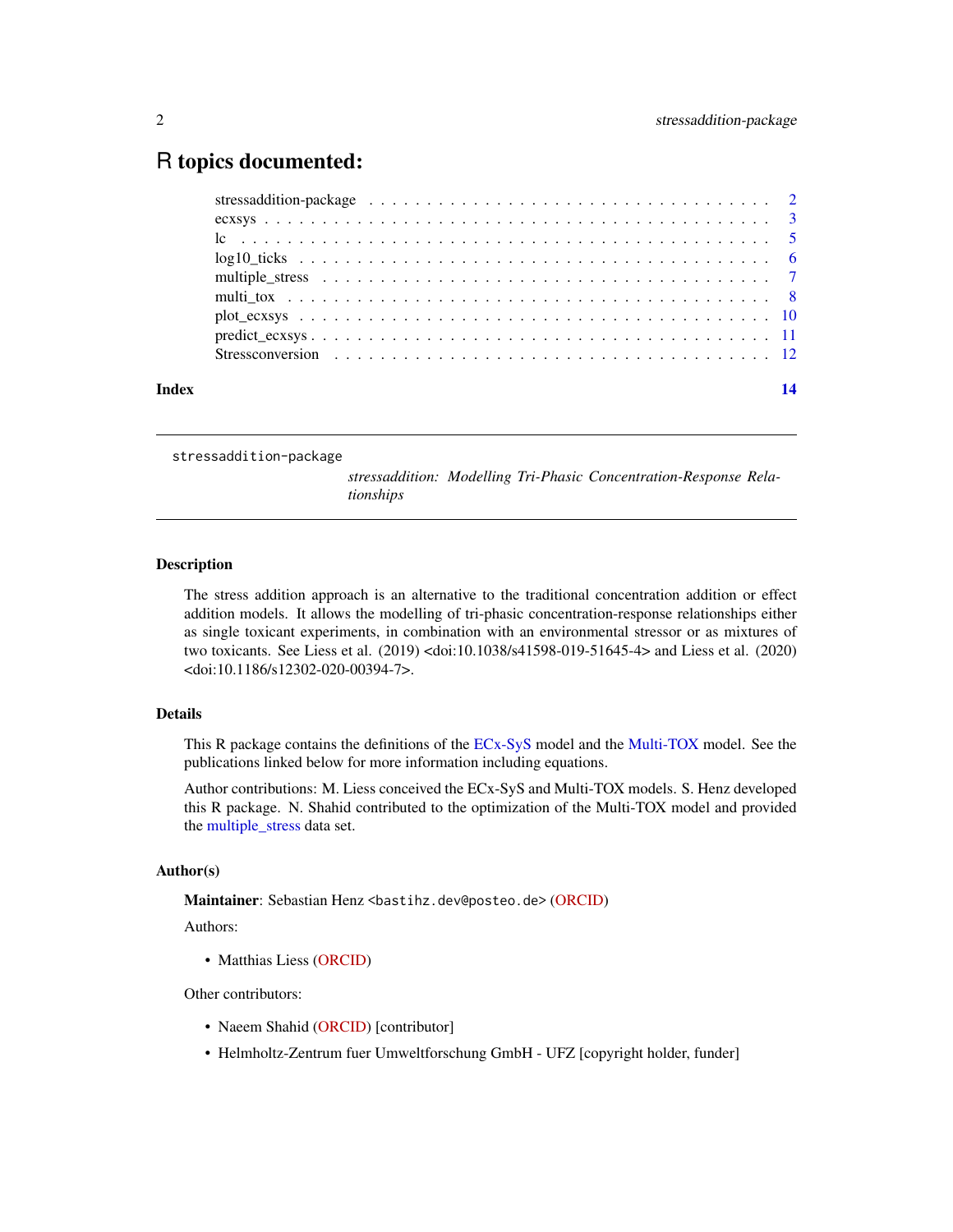#### <span id="page-2-0"></span>ecxsys 3

#### References

[Liess, M., Henz, S. & Knillmann, S. Predicting low-concentration effects of pesticides. Sci Rep 9,](https://doi.org/10.1038/s41598-019-51645-4) [15248 \(2019\).](https://doi.org/10.1038/s41598-019-51645-4)

[Liess, M., Henz, S. & Shahid, N. Modeling the synergistic effects of toxicant mixtures. Environ Sci](https://doi.org/10.1186/s12302-020-00394-7) [Eur 32, 119 \(2020\).](https://doi.org/10.1186/s12302-020-00394-7)

#### See Also

Useful links:

• <https://git.ufz.de/oekotox/stressaddition>

<span id="page-2-1"></span>ecxsys *ECx-SyS*

#### Description

ECx-SyS is a model for tri-phasic concentration-response relationships where hormetic and subhormetic effects are observed at low concentrations. It expands the Stress Addition Model (SAM) by introducing system stress (SyS) which is negatively correlated with toxicant stress. A constant environmental stress can be included. See the publication for details.

#### Usage

```
ecxsys(
  concentration,
  hormesis_concentration,
  survival_tox_observed,
  survival_tox_env_observed = NULL,
  survival_max = 100,
  curves_concentration_max = NULL,
  p = 3.2,
  q = 3.2\lambda
```
#### Arguments

|                        | concentration A vector of concentrations. Must be sorted in ascending order and the first |
|------------------------|-------------------------------------------------------------------------------------------|
|                        | element must be 0 to indicate the control.                                                |
| hormesis_concentration |                                                                                           |
|                        | The concentration where the hormesis occurs. This is usually the concentration            |
|                        | of the highest survival after the control.                                                |
| survival_tox_observed  |                                                                                           |
|                        | A vector of survival values observed at the given concentrations and in absence           |
|                        | of environmental stress. Values must be between 0 and survival max.                       |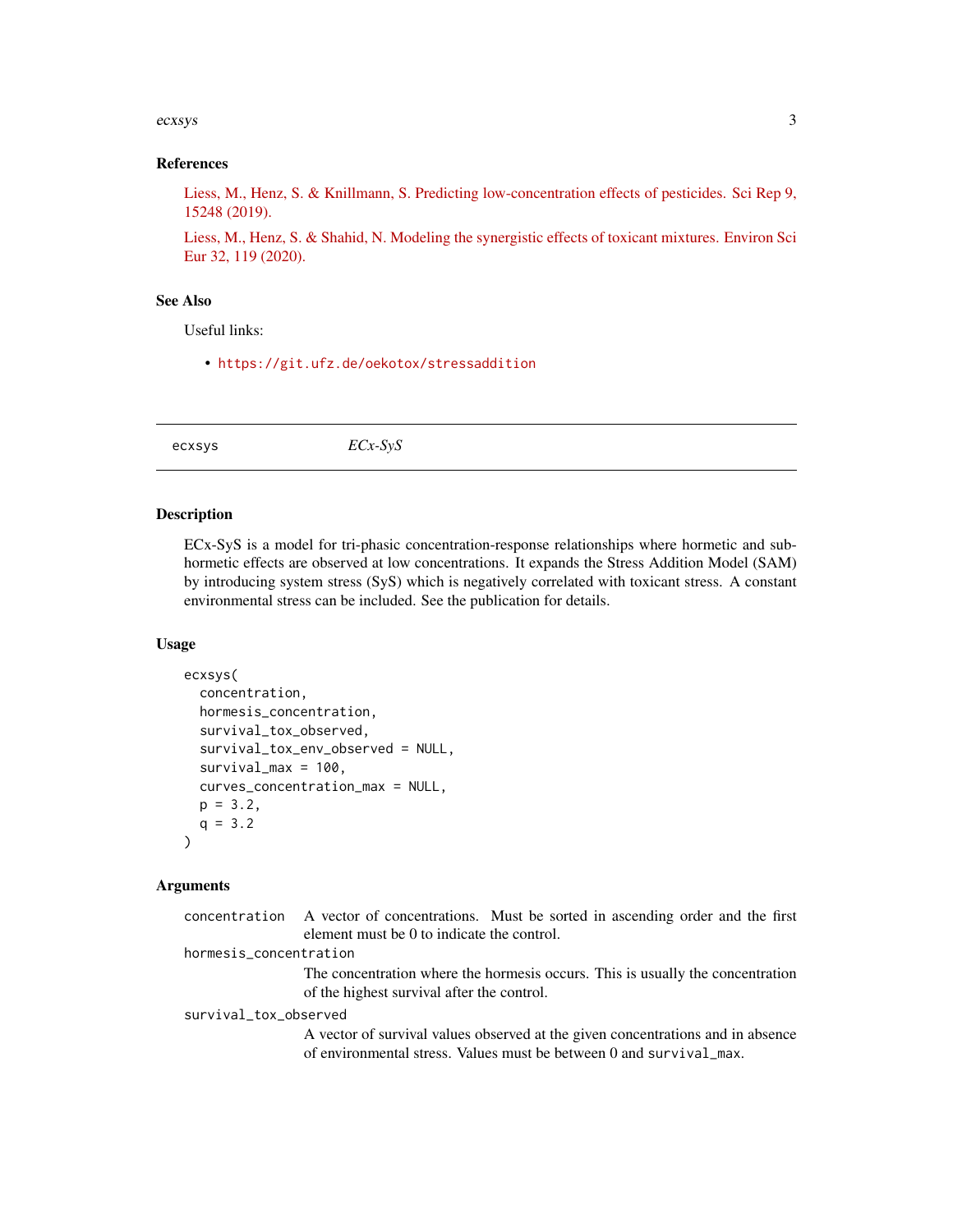<span id="page-3-0"></span>

| survival_tox_env_observed | Survival values observed in the presence of environmental stress. Must be be-<br>tween $0$ and survival $max$ .                                                                                                      |
|---------------------------|----------------------------------------------------------------------------------------------------------------------------------------------------------------------------------------------------------------------|
| survival_max              | The maximum value the survival could possibly reach. For survival data in<br>percent this should be 100 (the default).                                                                                               |
| curves_concentration_max  | The maximum concentration of the predicted curves. This might be useful if for<br>example your highest observed concentration is 30 but you would like to know<br>the predicted values on a scale between 0 and 100. |
| p, q                      | The shape parameters of the beta distribution. Default is $p = q = 3.2$ .                                                                                                                                            |

#### **Details**

It is advised to complete the curve down to zero for optimal prediction. Therefore survival\_tox\_observed in the highest concentration should be at or close to zero. If the model does not fit properly try adding a survival of 0 at ten times the maximum observed concentration.

The vectors concentration, survival\_tox\_observed and survival\_tox\_env\_observed (if provided) must be of equal length and sorted by increasing concentration.

#### Value

A list (of class ecxsys) containing many different objects of which the most important are listed below. The survival and stress vectors correspond to the provided concentrations.

survival\_tox Modeled survival resulting from toxicant stress.

survival tox sys Modeled survival resulting from toxicant and system stress.

survival\_tox\_env Modeled survival resulting from toxicant and environmental stress.

survival\_tox\_env\_sys Modeled survival resulting from toxicant, environmental and system stress.

- survival\_tox\_LL5 The survival predicted by the five-parameter log-logistic model derived from the observations under toxicant stress but without environmental stress.
- survival\_tox\_env\_LL5 The survival predicted by the five-parameter log-logistic model derived from the observations under toxicant stress with environmental stress.
- curves A data frame containing survival and stress values as returned by [predict\\_ecxsys](#page-10-1). The concentrations are regularly spaced on a logarithmic scale in the given concentration range. The control is approximated by the lowest non-control concentration times 1e-7. The additional column concentration\_for\_plots is used by the plotting functions of this package to approximate the control and generate a nice concentration axis.

#### References

[Liess, M., Henz, S. & Knillmann, S. Predicting low-concentration effects of pesticides. Sci Rep 9,](https://doi.org/10.1038/s41598-019-51645-4) [15248 \(2019\).](https://doi.org/10.1038/s41598-019-51645-4)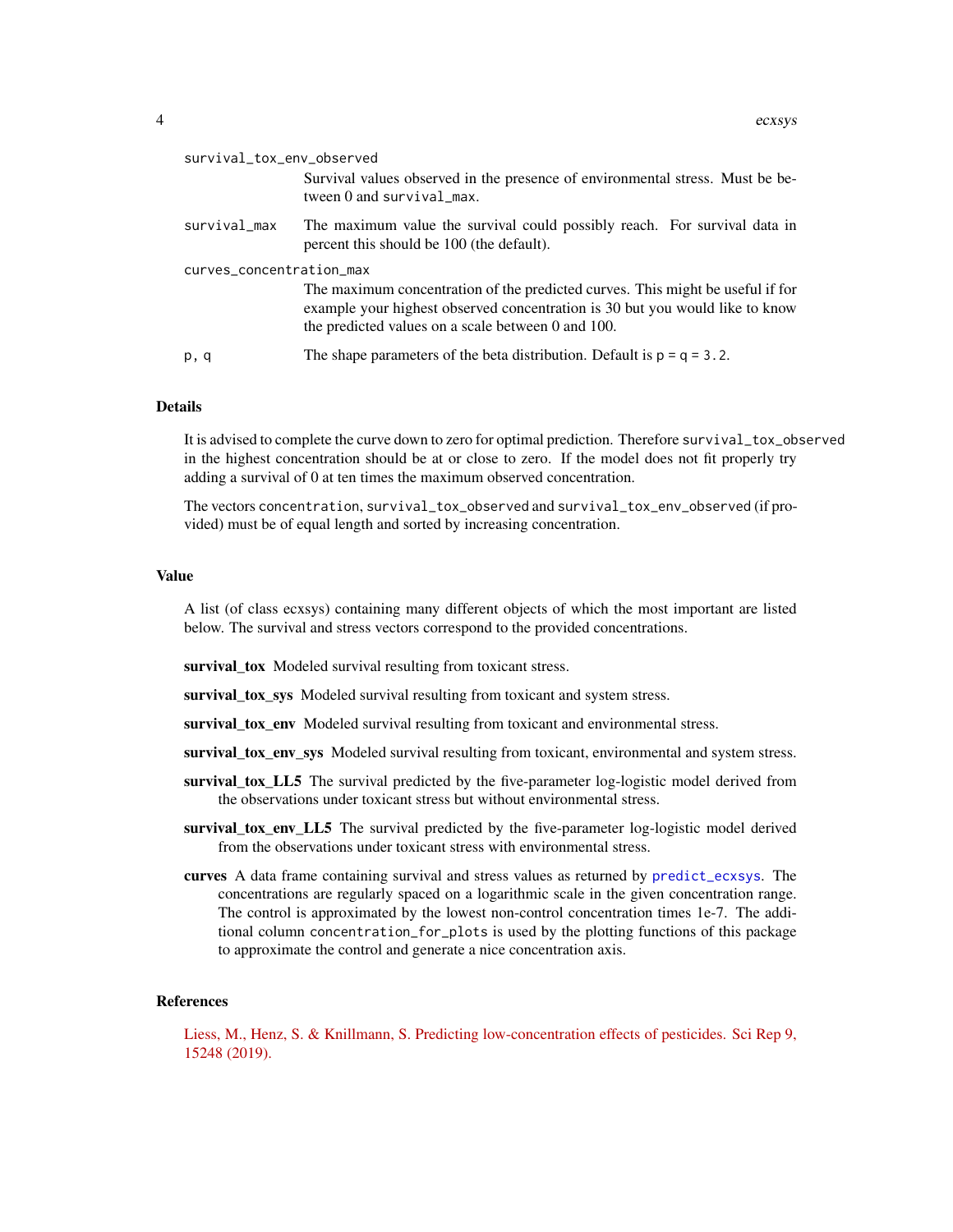<span id="page-4-0"></span> $\log 5$ 

#### Examples

```
model <- ecxsys(
   concentration = c(0, 0.05, 0.5, 5, 30),
   hormesis_concentration = 0.5,
   survival_tox_observed = c(90, 81, 92, 28, 0),
    survival_tox_env_observed = c(29, 27, 33, 5, 0)\lambda# Use survival_max if for example the survival is given as the average number
# of surviving animals and the initial number of animals is 21:
model <- ecxsys(
   concentration = c(0, 0.03, 0.3, 3, 30),
   hormesis_concentration = 0.3,
   survival_tox_observed = c(17, 15.2, 18.8, 7, 0),
   survival_tox_env\_observed = c(4.8, 4.6, 6.4, 0, 0),survival_max = 21
)
```
lc *Lethal Concentrations*

#### Description

Estimate the concentration to reach a certain mortality relative to the control.

#### Usage

```
lc(model, response_name, response_level, reference, warn = TRUE)
```
#### Arguments

| model         | This can be one of three types of objects: Either the output of ecxsys or the<br>output of predict_ecxsys or a data frame with a "concentration" column and<br>a response name column. In the case of the data frame the first row is assumed<br>to be the control. See the examples.                                                                                                                                                     |
|---------------|-------------------------------------------------------------------------------------------------------------------------------------------------------------------------------------------------------------------------------------------------------------------------------------------------------------------------------------------------------------------------------------------------------------------------------------------|
| response_name | The name of the survival or stress for which you want to calculate the LC.                                                                                                                                                                                                                                                                                                                                                                |
|               | response_level The desired response level as a percentage between 0 and 100. For example<br>with the value 10 the function will return the LC10, i.e. the concentration where<br>the response falls below 90 % of the control response. In other words: where a<br>mortality of 10 % relative to the control is reached.                                                                                                                  |
| reference     | The reference value of the response, usually the control at concentration 0. This<br>argument is optional. If it is missing, the first value of the response is used as<br>control. This value determines what number response_level actually corre-<br>sponds to. For example if response_level is 10 and reference is 45, then the<br>function returns the concentration where the curve is reduced by 10% relative to<br>$45 = 40.5$ . |
| warn          | Logical. Should the function emit a warning if the calculation of the lethal<br>concentration is not possible?                                                                                                                                                                                                                                                                                                                            |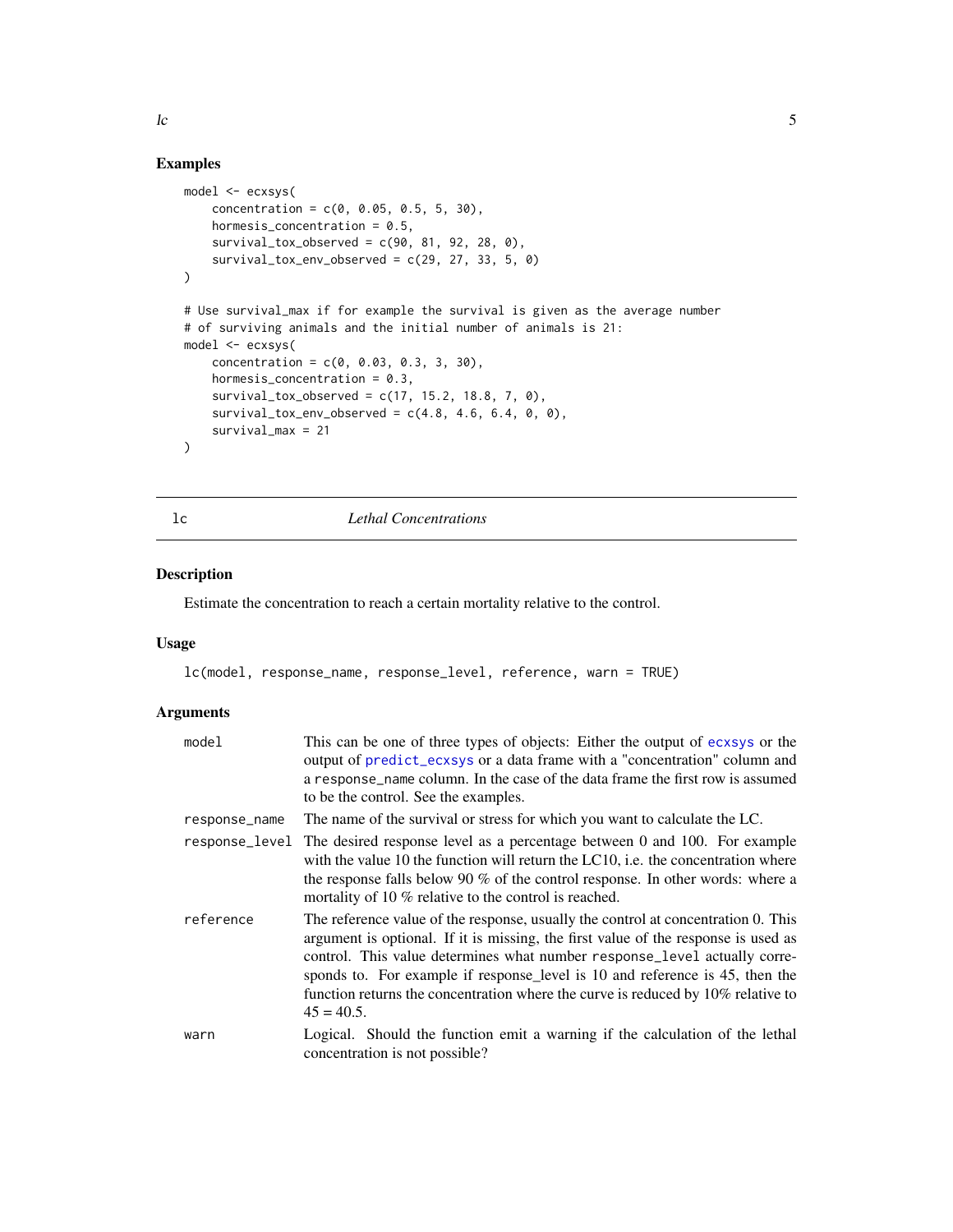#### <span id="page-5-0"></span>Details

If the response level occurs multiple times because of hormesis, which may happen for low values of response\_level, then the occurrence with the smallest concentration is returned.

This function only makes sense for curves which generally go down with increasing concentration, i.e. all survival\_\* curves and also sys\_tox and sys\_tox\_env. Others are untested and may give unexpected results, if any.

#### Value

A list containing the lethal concentration and the corresponding survival. The survival will be NA if its calculation is impossible using the supplied data.

#### Examples

```
# below 90% of the survival in the control.
model <- ecxsys(
   concentration = c(0, 0.05, 0.5, 5, 30),
   hormesis_concentration = 0.5,
   survival_tox_observed = c(90, 81, 92, 28, 0)
\lambda# using the ecxsys() output or the curves therein directly:
lc(model, "survival_tox_sys", 10)
lc(model$curves, "survival_tox_sys", 10)
# using the output of predict_ecxsys() with custom concentrations:
conc <- 10^seq(-9, 1, length.out = 1000)
curves <- predict_ecxsys(model, conc)
lc(curves, "survival_tox_sys", 10)
# using a custom data frame:
df_custom <- data.frame(
   concentration = curves$concentration,
    foo = curves$survival_tox_sys
)
lc(df_custom, "foo", 10)
# Calculate the LC50 relative to an survival of 100
# instead of relative to the control:
lc(model, "survival_tox_sys", 50, reference = 100)
```
# Calculate the LC10, the concentration where the survival falls

log10\_ticks *Logarithmic axis tick marks*

#### **Description**

Calculate the positions and labels of major and minor tick marks for a base 10 logarithmic axis.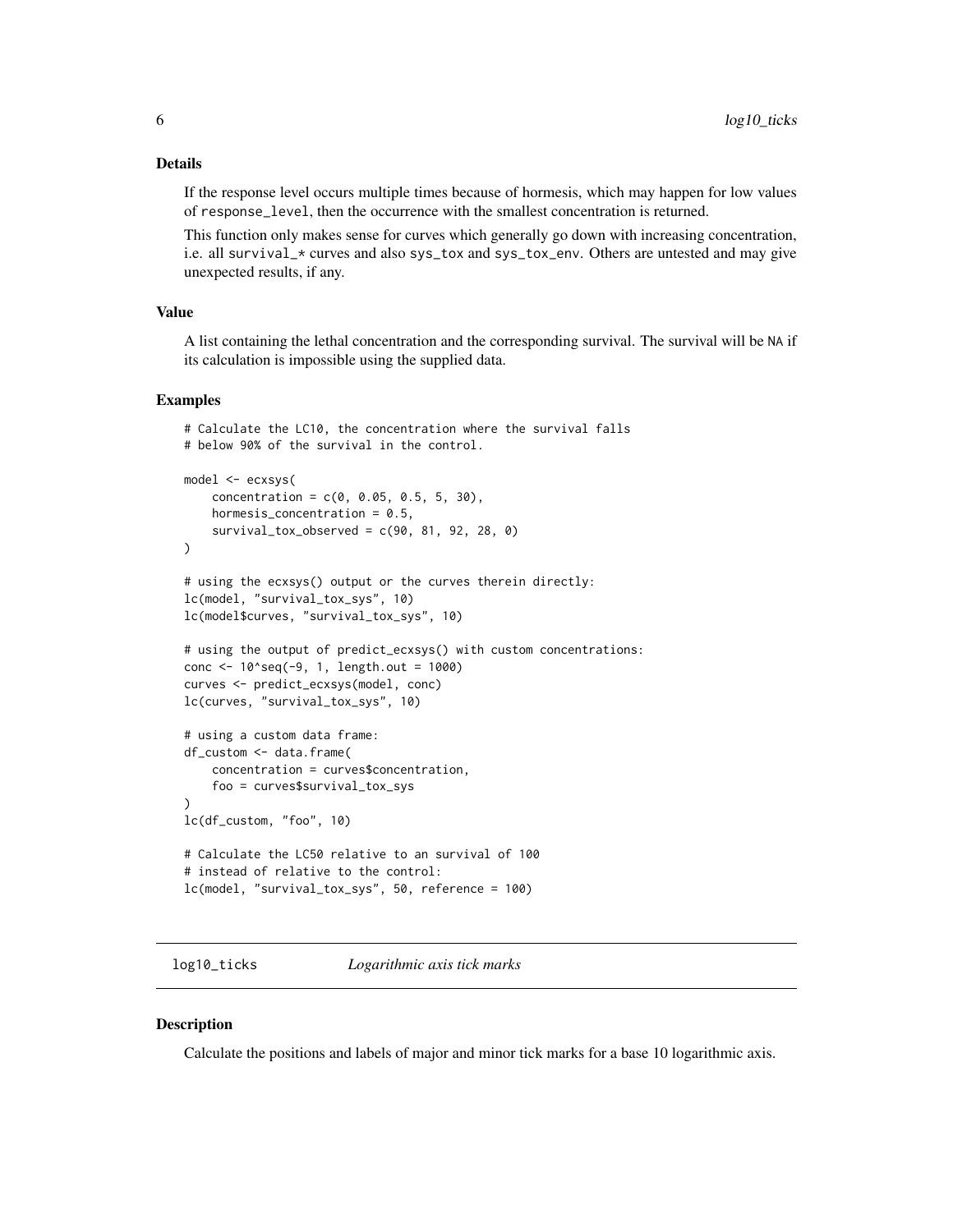#### <span id="page-6-0"></span>multiple\_stress 7

#### Usage

log10\_ticks(x, label\_zero = TRUE)

#### Arguments

| X.         | A vector of axis values. Can be arbitrarily long but only the minimum and<br>maximum are necessary.                                                                                                                              |
|------------|----------------------------------------------------------------------------------------------------------------------------------------------------------------------------------------------------------------------------------|
| label zero | Whether or not to replace the smallest major label with "0". This defaults to<br>TRUE and is useful for some types of plots used to display concentration-response<br>data where the leftmost data point represents the control. |

#### Value

A list with the positions and labels of the major and minor tick marks. The labels are formatted without trailing zeros using formatC(labels, format = "fg").

#### Examples

```
x <- c(0.01, 0.2, 3, 10, 50)
plot(x, c(5, 4, 2.5, 1, 0), xaxt = "n", log = "x")ticks <- log10_ticks(x)
axis(1, at = ticks$major, labels = ticks$major_labels)
axis(1, at = ticks$minor, labels = FALSE, tcl = -0.25)
```
<span id="page-6-1"></span>multiple\_stress *Survival of Daphnia magna exposed to multiple stressors*

#### Description

A data set of mixture toxicity experiments. Individuals of Daphnia magna were exposed to combinations of food stress and multiple concentrations of the pesticides esfenvalerate and prochloraz. The survival was recorded at 21 days after contamination.

#### Usage

```
multiple_stress
```
#### Format

A data frame with 58 rows and 4 variables:

food The amount of food in percent.

esfenvalerate The concentration of esfenvalerate in µg/L.

prochloraz The concentration of prochloraz in µg/L.

survival The mean survival in percent.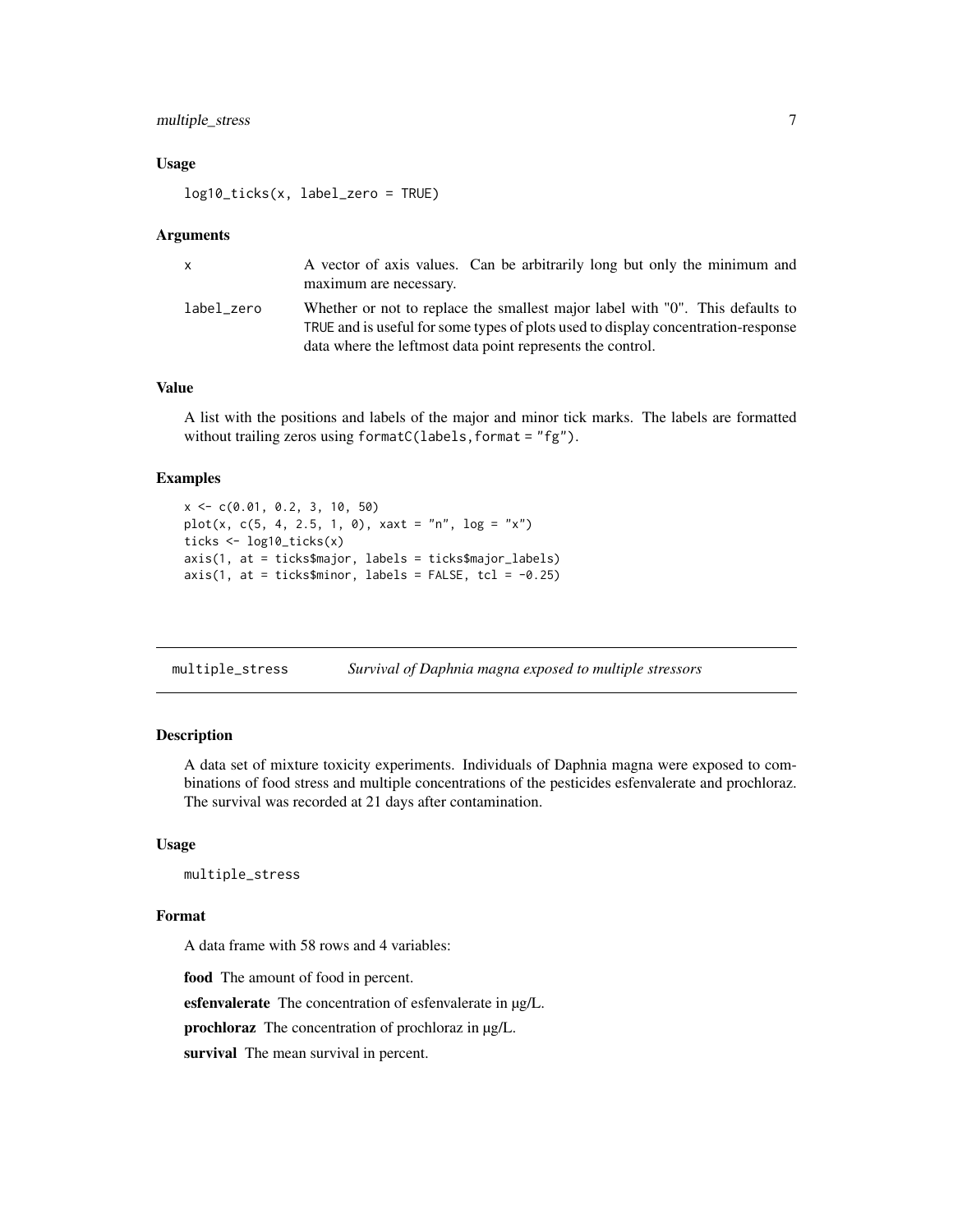#### <span id="page-7-0"></span>Source

[Shahid, N., Liess, M., Knillmann, S., 2019. Environmental Stress Increases Synergistic Effects of](https://doi.org/10.1021/acs.est.9b04293) [Pesticide Mixtures on Daphnia magna. Environ. Sci. Technol. 53, 12586–12593.](https://doi.org/10.1021/acs.est.9b04293)

[Liess, M., Henz, S. & Shahid, N. Modeling the synergistic effects of toxicant mixtures. Environ Sci](https://doi.org/10.1186/s12302-020-00394-7) [Eur 32, 119 \(2020\).](https://doi.org/10.1186/s12302-020-00394-7)

<span id="page-7-1"></span>multi\_tox *Predict the survival of binary toxicant mixtures*

#### Description

The Multi-TOX model predicts the effects of binary toxicant mixtures based on three-phasic concentrationresponse relationships. See the publication for details.

#### Usage

```
multi_tox(
  model_a,
  model_b,
  concentration_a,
  concentration_b,
  sa_{\text{contribution}} = 0.5,
  survival_max = 100
)
```
#### Arguments

| $model_a$ , model_b |                                                                                                                                                                                                                                                                        |
|---------------------|------------------------------------------------------------------------------------------------------------------------------------------------------------------------------------------------------------------------------------------------------------------------|
|                     | The ecxsys models of the toxicants.                                                                                                                                                                                                                                    |
|                     | concentration_a, concentration_b                                                                                                                                                                                                                                       |
|                     | The concentrations of the toxicants in the mixture. Both vectors must either be<br>the same length or the longer length must be a multiple of the shorter length.<br>That's because the shorter concentration vector gets recycled to the length of the<br>longer one. |
| sa contribution     |                                                                                                                                                                                                                                                                        |
|                     | The proportion of stress addition contributing to the calculation of the toxicant<br>stress in the mixture. Must be between 0 and 1 where 1 stands for 100 $\%$ stress<br>addition.                                                                                    |
| survival_max        | Controls the scaling of the result. This represents the maximum value the sur-<br>vival could possibly reach. For survival data in percent this should be 100 (the<br>default).                                                                                        |

#### Details

The predictions are symmetric, i.e. it does not matter which of the toxicant models is a or b as long as the concentration arguments are supplied in the same order.

This method is only suitable for experiments without or with low environmental stress. Any environmental stress supplied as arguments to [ecxsys](#page-2-1) in model\_a or model\_b is ignored.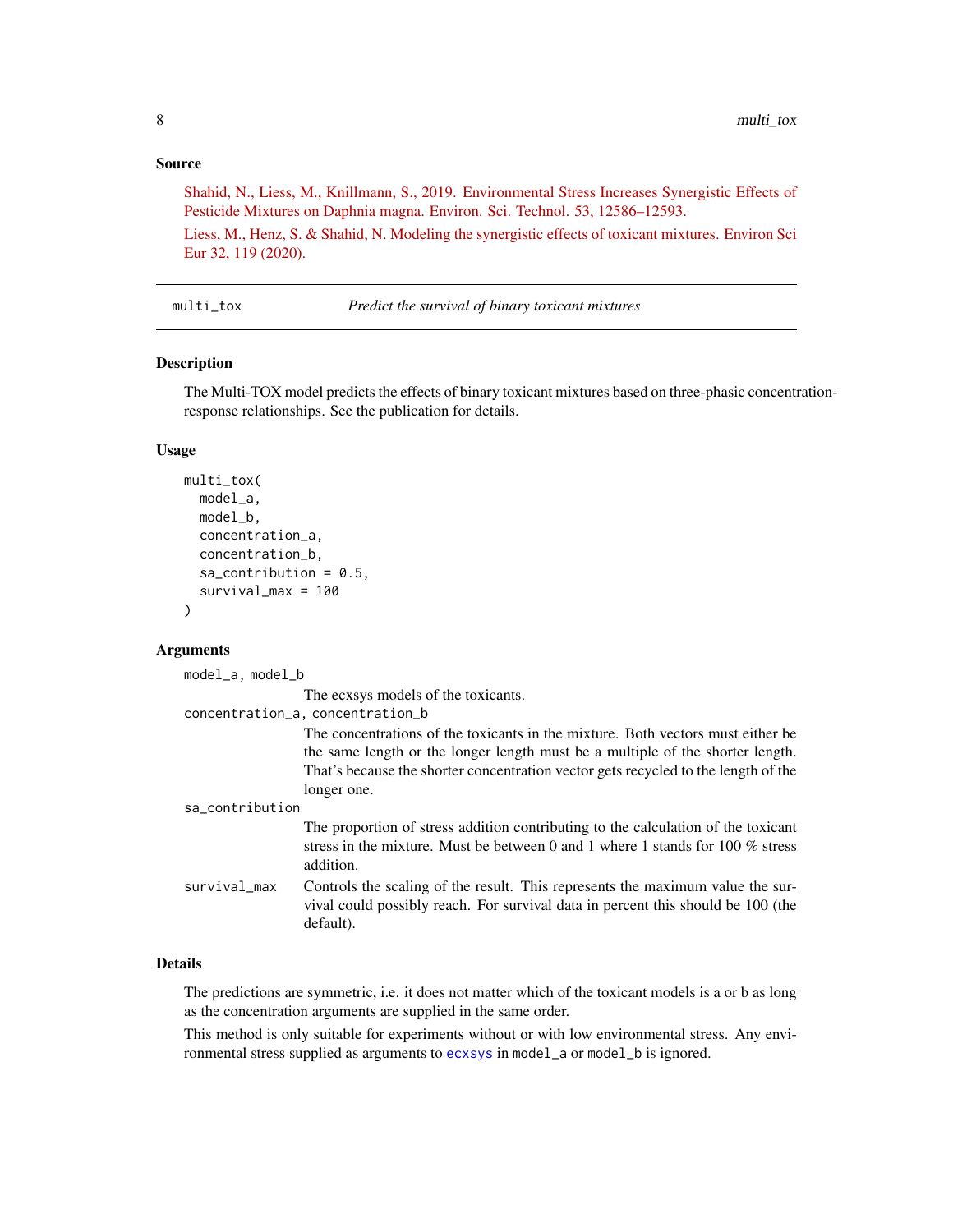multi\_tox 9

#### Value

A data frame with columns of the supplied concentrations and the corresponding mixture survival and stresses.

#### References

[Liess, M., Henz, S. & Shahid, N. Modeling the synergistic effects of toxicant mixtures. Environ Sci](https://doi.org/10.1186/s12302-020-00394-7) [Eur 32, 119 \(2020\).](https://doi.org/10.1186/s12302-020-00394-7)

#### Examples

```
# Using a data set which is included in this package. See ?multiple_stress
ms <- multiple_stress
esfen \leq ms[ms$food == 1 & ms$prochloraz == 0, ]
proch \leq ms[ms$food == 1 & ms$esfenvalerate == 0, ]
model_esfen <- ecxsys(
    concentration = esfen$esfenvalerate,
    survival_tox_observed = esfen$survival,
    hormesis_concentration = 0.1
\lambdamodel_proch <- ecxsys(
    concentration = proch$prochloraz,
    survival_tox_observed = proch$survival,
    hormesis_concentration = 100
)
# Predict the survival at 8 different esfenvalerate concentrations
# but keep the prochloraz concentration constant at 32:
mt <- multi_tox(
   model_esfen,
   model_proch,
   c(0, 0.0001, 0.001, 0.01, 0.1, 0.316, 1, 3.16),
    32,
    sa_contribution = 0.8
)
mt[1:3] # The concentrations and survival of the 8 mixtures.
# Predict the survival at 4 different combinations
# of esfenvalerate and prochloraz:
mt <- multi_tox(
   model_esfen,
   model_proch,
   c(0.1, 0.2, 0.3, 0.4),
   c(0, 1, 32, 100),
   sa_contribution = 0.8\lambdamt[1:3] # The concentrations and survival of the 4 mixtures.
```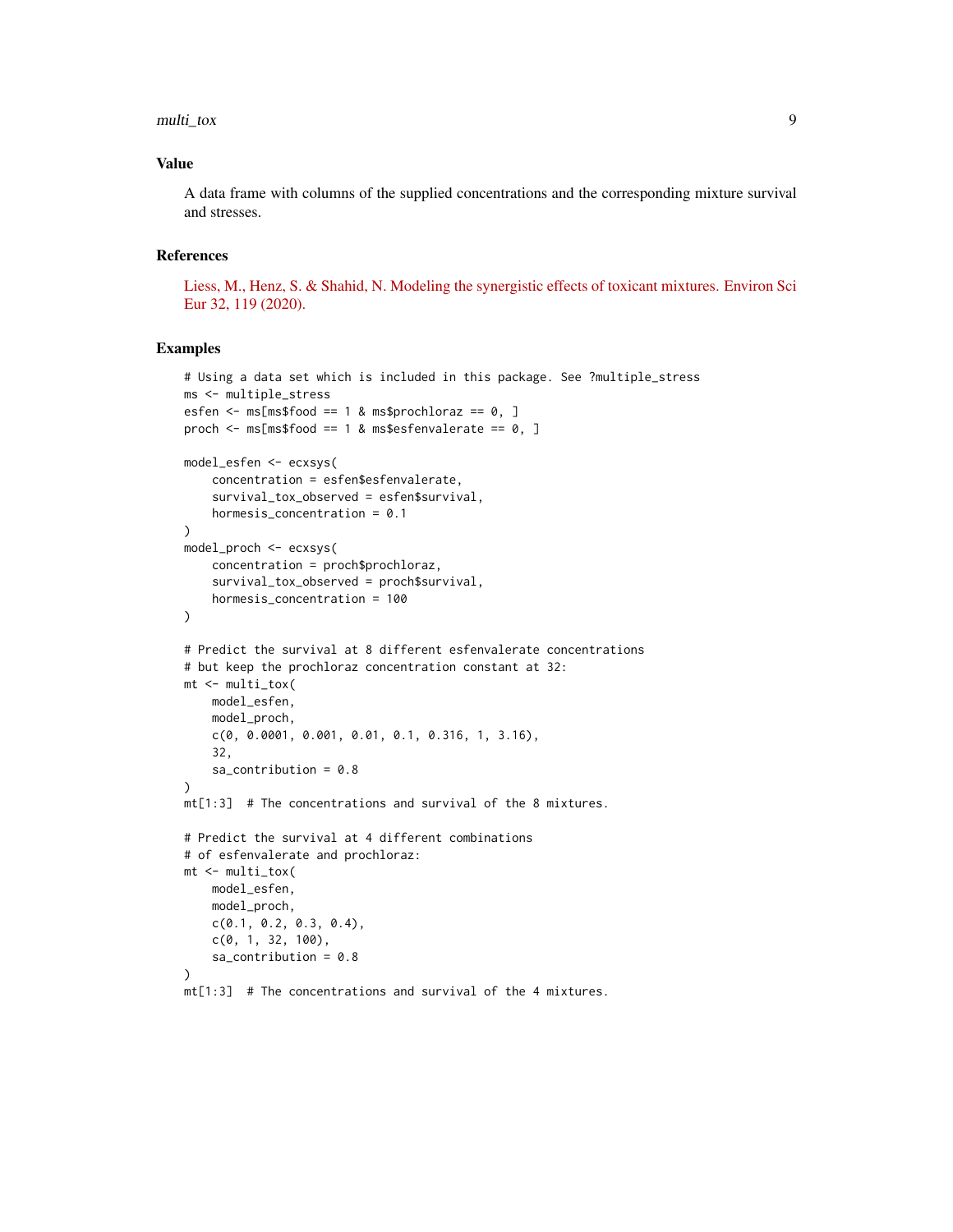<span id="page-9-0"></span>

#### Description

Plot the observed and modeled survivals and stresses.

#### Usage

```
plot_stress(
  model,
 which = c("sys_tox", "sys_tox_observed", "sys_tox_env", "sys_tox_env_observed"),
  show_legend = FALSE,
  xlab = "concentration",
  ylab = "stress",
  main = NULL
\lambdaplot_survival(
  model,
  which = c("survival_tox", "survival_tox_sys", "survival_tox_observed",
    "survival_tox_env", "survival_tox_env_sys", "survival_tox_env_observed"),
  show_legend = FALSE,
  xlab = "concentration",
  ylab = "survival",
  main = NULL
\lambda
```
#### Arguments

| model            | The model object returned from ecxsys.                                                                                                                                                                                                                                                                                                                                                                                                                                                                           |
|------------------|------------------------------------------------------------------------------------------------------------------------------------------------------------------------------------------------------------------------------------------------------------------------------------------------------------------------------------------------------------------------------------------------------------------------------------------------------------------------------------------------------------------|
| which            | A vector of curve names to plot. Allowed are all values of names (model \$curves)<br>except "concentration". See the <i>Value</i> section of predict_ecxsys for de-<br>scriptions of these names. Additionally, you can use "survival_tox_observed"<br>and "survival_tox_env_observed" for the observed survival and "sys_tox_observed"<br>and "sys_tox_env_observed" for the observed Sys. Use "all" to plot every-<br>thing or NA to only draw the axis and labels. Invalid names will be silently<br>ignored. |
| show_legend      | Should the plot include a legend? Defaults to FALSE because it may cover some<br>parts of the plot depending on the plot size and the number of elements shown.                                                                                                                                                                                                                                                                                                                                                  |
| xlab, ylab, main |                                                                                                                                                                                                                                                                                                                                                                                                                                                                                                                  |
|                  |                                                                                                                                                                                                                                                                                                                                                                                                                                                                                                                  |

Axis labels and title.

#### Value

None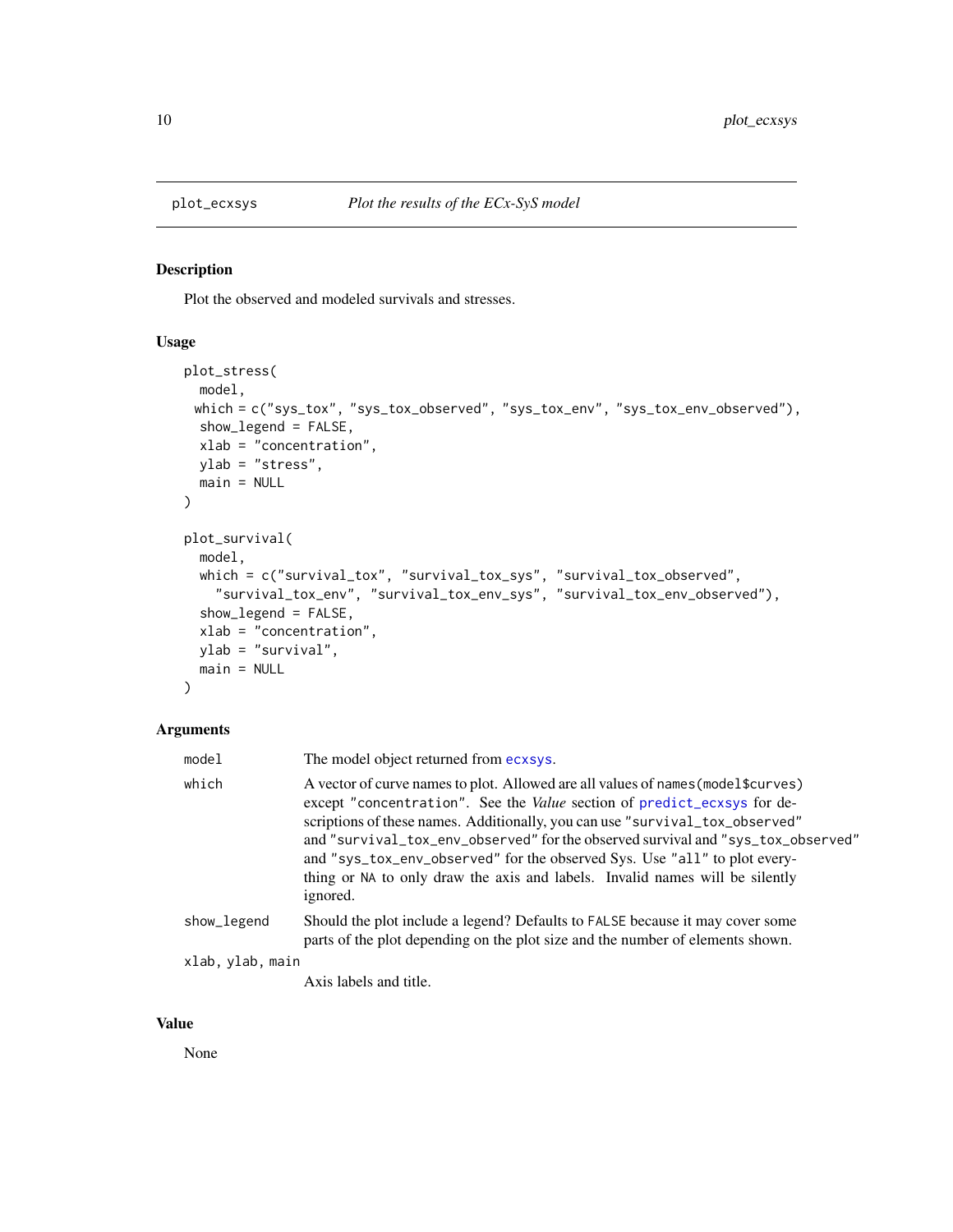#### <span id="page-10-0"></span>predict\_ecxsys 11

#### Examples

```
model <- ecxsys(
   concentration = c(0, 0.05, 0.5, 5, 30),
   hormesis_concentration = 0.5,
   survival\_tox\_observed = c(90, 81, 92, 28, 0),survival_tox_env_observed = c(29, 27, 33, 5, 0)\lambdaplot_survival(model, show_legend = TRUE)
plot_stress(model, show_legend = TRUE)
# Plot all curves:
plot_survival(model, which = "all")
plot_stress(model, which = "all")
# Plot only some selected curves:
plot_survival(model, which = c("survival_tox_sys", "survival_tox_env_sys"))
plot_stress(model, which = c("sys_tox", "sys_tox_env"))
# Plot only the observed values:
plot_survival(model, which = c("survival_tox_observed", "survival_tox_env_observed"))
plot_stress(model, which = c("sys_tox_observed", "sys_tox_env_observed"))
```
<span id="page-10-1"></span>predict\_ecxsys *Predict survival and stress*

#### Description

Calculate the survivals and stresses of an ECx-SyS model at arbitrary concentrations.

#### Usage

predict\_ecxsys(model, concentration)

#### Arguments

| model         | An ECx-SyS model as returned by ecxsys. |
|---------------|-----------------------------------------|
| concentration | A numeric vector of concentrations.     |

#### Value

A data frame (of class "ecxsys\_predicted") with the following columns:

concentration The supplied concentrations.

survival\_tox\_LL5 The survival predicted by the five-parameter log-logistic model derived from the observations under toxicant stress but without environmental stress.

survival\_tox Modeled survival resulting from toxicant stress.

survival\_tox\_sys Modeled survival resulting from toxicant and system stress.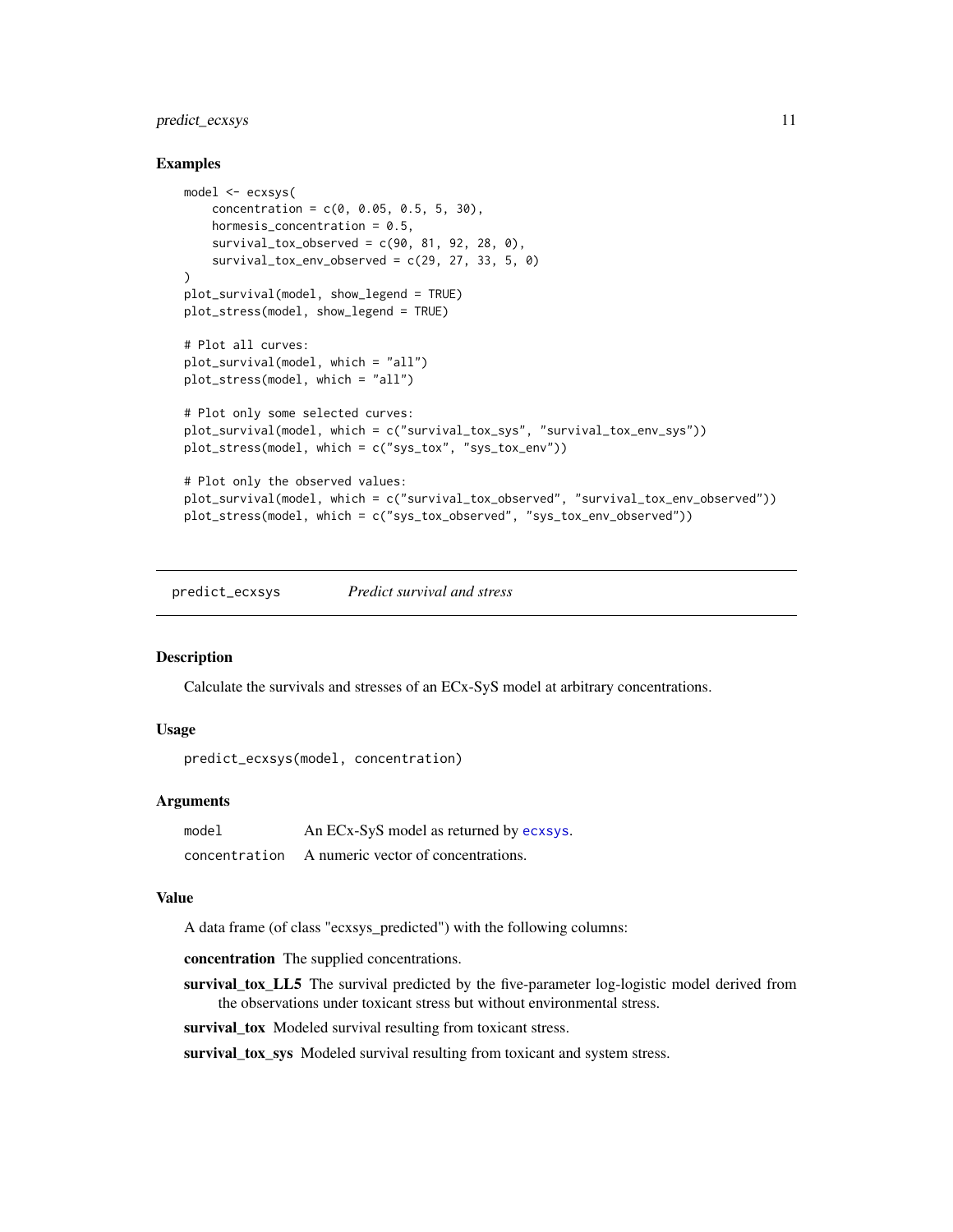<span id="page-11-0"></span>stress\_tox The toxicant stress.

sys\_tox System stress under toxicant stress conditions without environmental stress.

stress\_tox\_sys The sum of stress\_tox and sys\_tox.

survival\_tox\_env\_LL5 The survival predicted by the five-parameter log-logistic model derived from the observations under toxicant stress with environmental stress.

survival tox env Modeled survival resulting from toxicant and environmental stress.

survival\_tox\_env\_sys Modeled survival resulting from toxicant, environmental and system stress.

stress\_env Environmental stress.

stress\_tox\_env The sum of toxicant and environmental stress.

sys\_tox\_env System stress under toxicant and environmental stress conditions.

stress\_tox\_env\_sys The sum of stress\_tox\_env and sys\_tox\_env.

#### Examples

```
model <- ecxsys(
   concentration = c(0, 0.05, 0.5, 5, 30),
   hormesis_concentration = 0.5,
   survival_tox_observed = c(90, 81, 92, 28, 0),
   survival_tox_env_observed = c(29, 27, 33, 5, 0))
p <- predict_ecxsys(model, c(0.001, 0.01, 0.1, 1, 10))
```
Stressconversion *Convert Between Stress and Survival*

#### **Description**

Functions to convert survival to general stress or vice versa using the beta distribution.

#### Usage

```
survival_to_stress(survival, p = 3.2, q = 3.2)
```

```
stress_to_survival(stress, p = 3.2, q = 3.2)
```
#### Arguments

| survival | One or more survival values to convert to general stress. Should be a value   |
|----------|-------------------------------------------------------------------------------|
|          | between 0 and 1. Smaller or bigger values are treated as 0 or 1 respectively. |
| p, q     | The shape parameters of the beta distribution. Default is 3.2.                |
| stress   | One or more stress values to convert to survival.                             |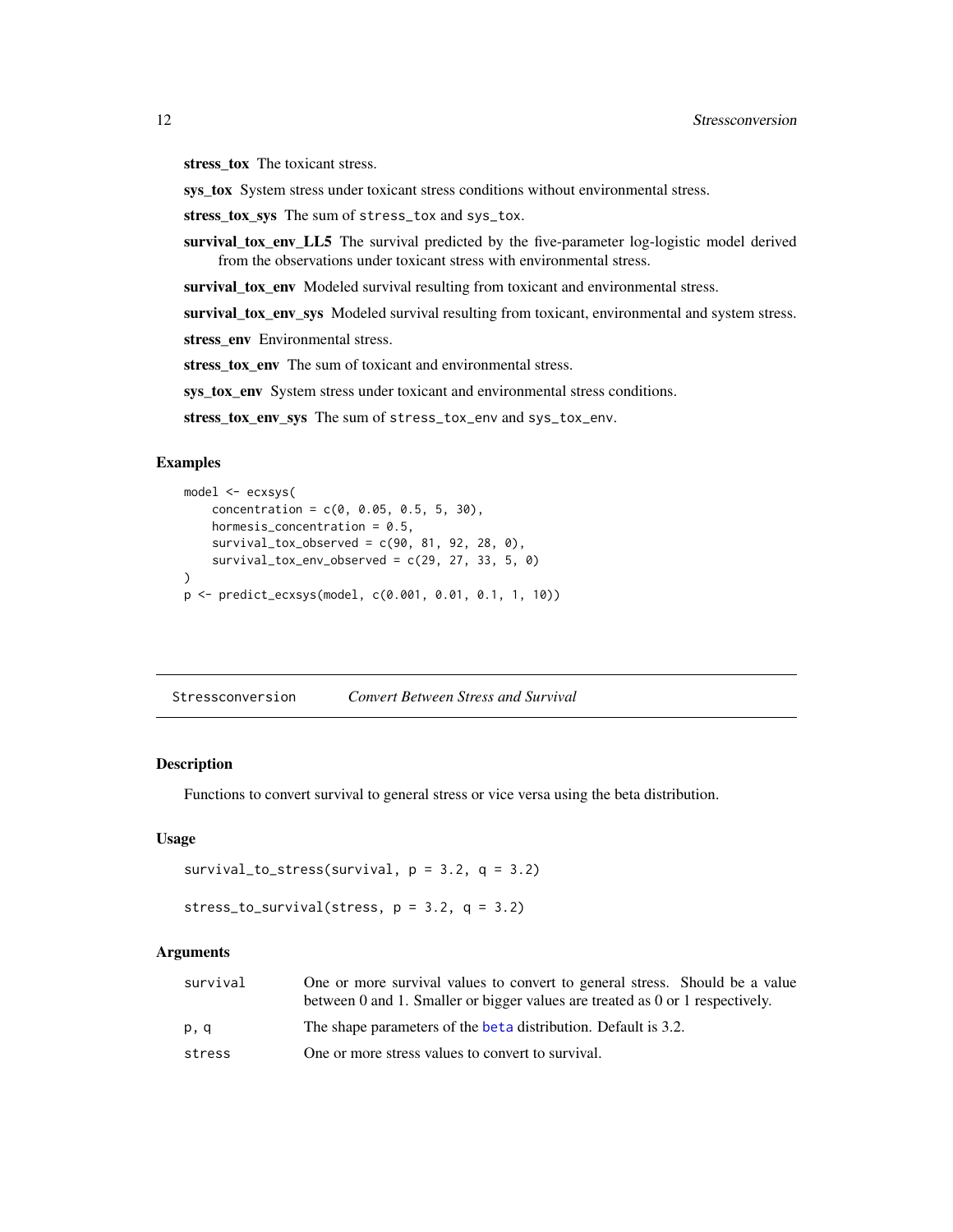#### <span id="page-12-0"></span>Stressconversion 13

#### Details

These are simple wrappers around the beta distribution function [pbeta](#page-0-0) and the beta quantile function [qbeta](#page-0-0).

#### Value

stress\_to\_survival returns a vector the same length as stress giving the survival caused by each amount of stress.

survival\_to\_stress returns a vector the same length as survival containing the stress values associated with each survival.

#### Examples

```
stress <- 0.3
survival <- stress_to_survival(stress)
survival_to_stress(survival)
```